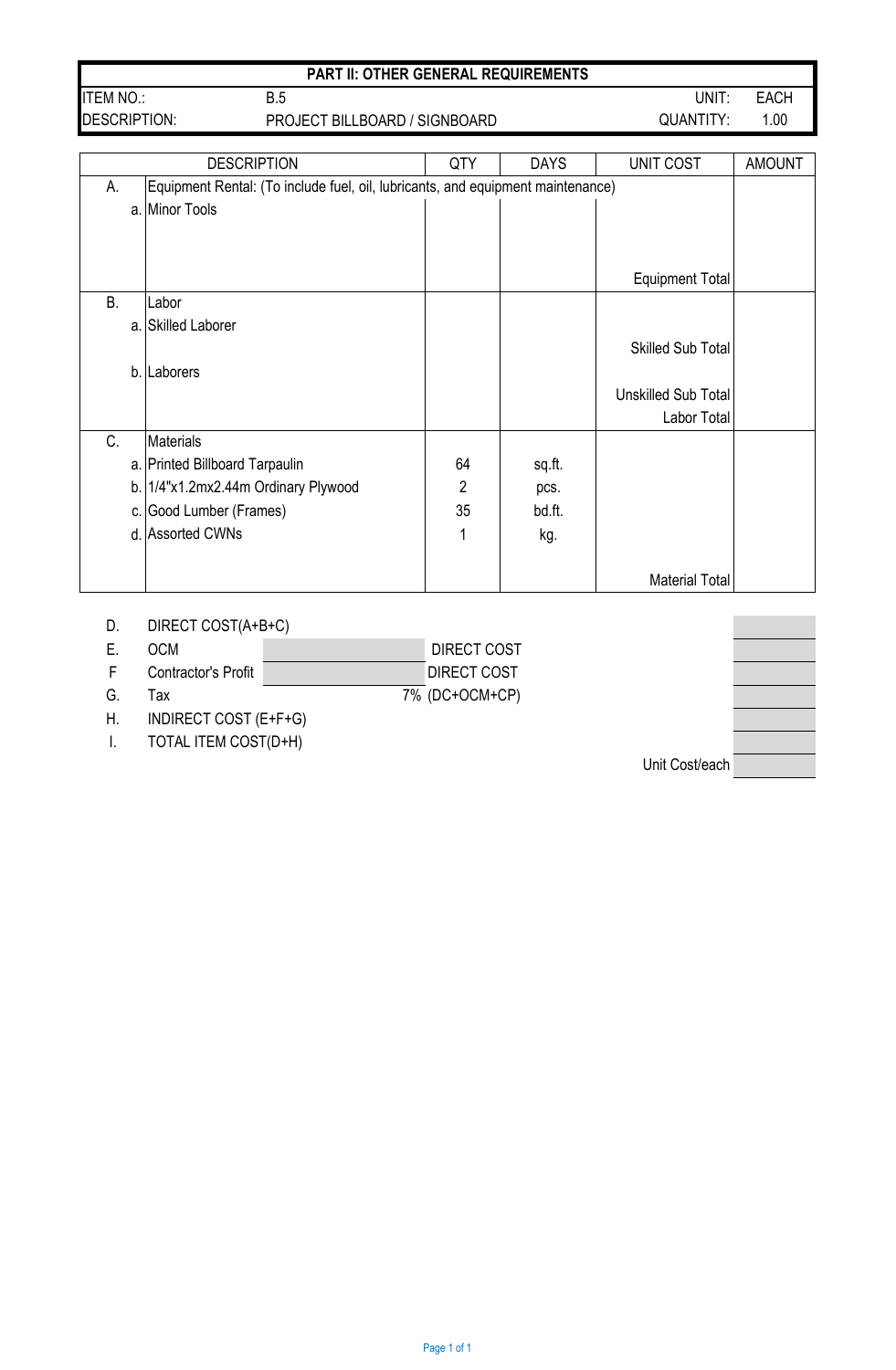|  |  | <b>PART II: OTHER GENERAL REQUIREMENTS</b> |
|--|--|--------------------------------------------|
|--|--|--------------------------------------------|

DESCRIPTION: QUANTITY: 1.0 OCCUPATIONAL SAFETY AND HEALTH PROGRAM

ITEM NO.: UNIT: LUMP SUM

|           | <b>DESCRIPTION</b>                                                              | QTY          | <b>DAYS</b> | UNIT COST                | <b>AMOUNT</b> |
|-----------|---------------------------------------------------------------------------------|--------------|-------------|--------------------------|---------------|
| А.        | Equipment Rental: (To include fuel, oil, lubricants, and equipment maintenance) |              |             |                          |               |
|           | a. None                                                                         |              |             |                          |               |
|           |                                                                                 |              |             |                          |               |
|           |                                                                                 |              |             |                          |               |
|           |                                                                                 |              |             | Equipment Total          |               |
| <b>B.</b> | Labor                                                                           |              |             |                          |               |
| a.        | Safety Officer                                                                  |              |             |                          |               |
|           |                                                                                 |              |             | <b>Skilled Sub Total</b> |               |
|           | b. None                                                                         |              |             |                          |               |
|           |                                                                                 |              |             | Unskilled Sub Total      |               |
|           |                                                                                 |              |             | Labor Total              |               |
| C.        | <b>Materials</b>                                                                |              |             |                          |               |
|           | a. Safety First $(2' \times 3')$                                                | $\mathbf{3}$ | sets        |                          |               |
|           | b. Warning Signs $(2' \times 3')$                                               | 3            | sets        |                          |               |
|           | c. Caution Tape, 100ft                                                          | 1            | roll        |                          |               |
|           |                                                                                 |              |             |                          |               |
|           |                                                                                 |              |             |                          |               |
|           |                                                                                 |              |             | Material Total           |               |

# D. DIRECT COST(A+B+C)

E. OCM 0% DIRECT COST

B.7

- F Contractor's Profit 10% DIRECT COST G. Tax  $\overline{7\%}$  (DC+OCM+CP)
- 

H. INDIRECT COST (E+F+G)

I. TOTAL ITEM COST(D+H)

Unit Cost/lump sum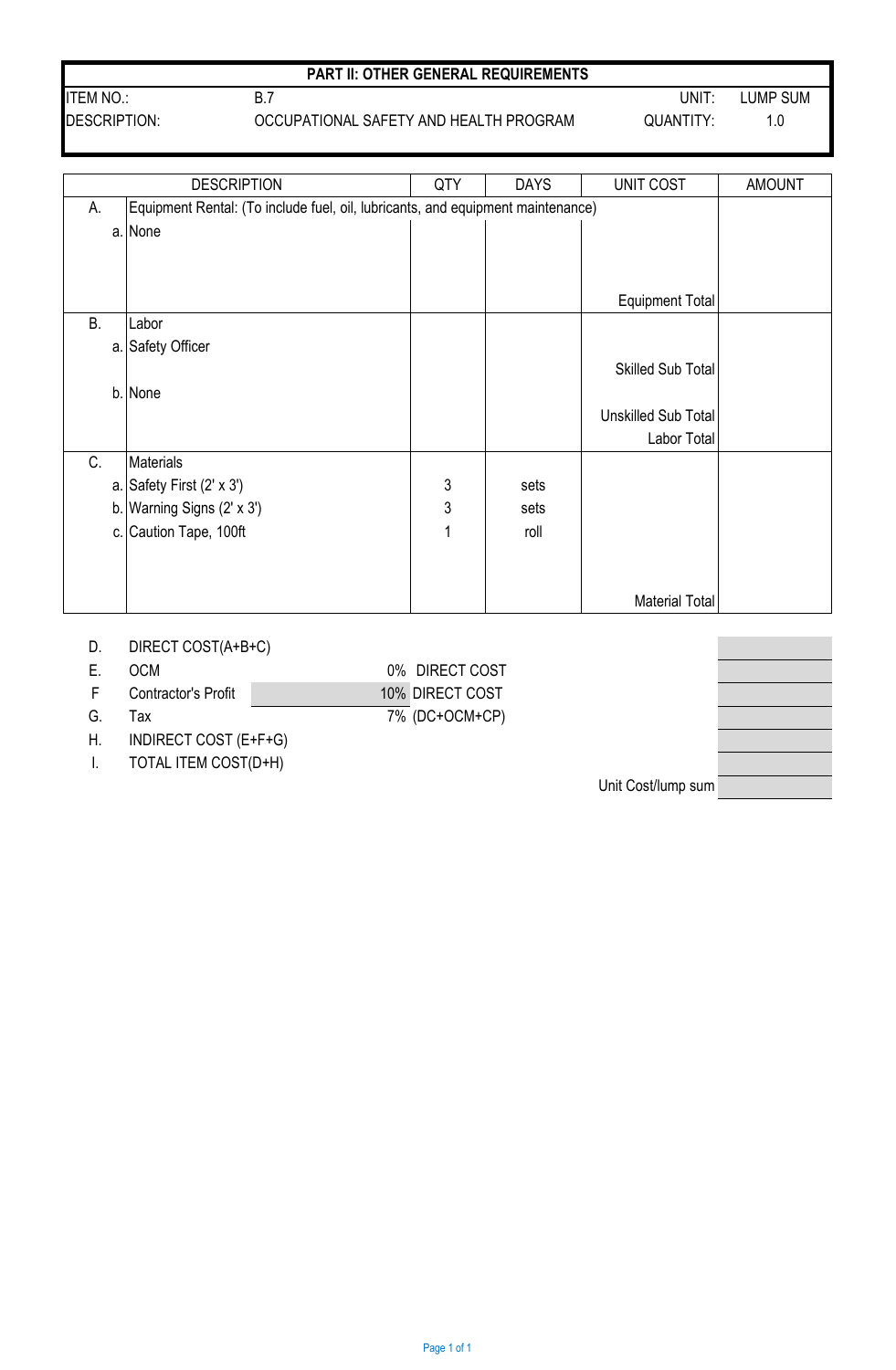|                  |                                                      |                                                                                 | <b>PART II: OTHER GENERAL REQUIREMENTS</b> |             |                            |                 |
|------------------|------------------------------------------------------|---------------------------------------------------------------------------------|--------------------------------------------|-------------|----------------------------|-----------------|
| <b>ITEM NO.:</b> |                                                      | <b>B.9</b>                                                                      |                                            |             | UNIT:                      | <b>LUMP SUM</b> |
|                  | <b>DESCRIPTION:</b><br>MOBILIZATION / DEMOBILIZATION |                                                                                 |                                            |             | <b>QUANTITY:</b>           | 1.00            |
|                  |                                                      |                                                                                 |                                            |             |                            |                 |
|                  |                                                      | <b>DESCRIPTION</b>                                                              | QTY                                        | <b>DAYS</b> | <b>UNIT COST</b>           | <b>AMOUNT</b>   |
| А.               |                                                      | Equipment Rental: (To include fuel, oil, lubricants, and equipment maintenance) |                                            |             |                            |                 |
|                  |                                                      |                                                                                 |                                            |             |                            |                 |
|                  |                                                      |                                                                                 |                                            |             |                            |                 |
|                  |                                                      |                                                                                 |                                            |             | <b>Equipment Total</b>     |                 |
| <b>B.</b>        | Labor                                                |                                                                                 |                                            |             |                            |                 |
|                  |                                                      |                                                                                 |                                            |             |                            |                 |
|                  |                                                      |                                                                                 |                                            |             |                            |                 |
|                  |                                                      |                                                                                 |                                            |             | <b>Skilled Sub Total</b>   |                 |
|                  |                                                      |                                                                                 |                                            |             |                            |                 |
|                  |                                                      |                                                                                 |                                            |             |                            |                 |
|                  |                                                      |                                                                                 |                                            |             | <b>Unskilled Sub Total</b> |                 |
|                  |                                                      |                                                                                 |                                            |             | Labor Total                |                 |
| C.               | <b>Materials</b>                                     |                                                                                 |                                            |             |                            |                 |
| a.               | None                                                 |                                                                                 |                                            |             |                            |                 |
|                  |                                                      |                                                                                 |                                            |             |                            |                 |
|                  |                                                      |                                                                                 |                                            |             | <b>Material Total</b>      |                 |

- D. DIRECT COST(A+B+C)
- 
- F Contractor's Profit 0% DIRECT COST
- 
- H. INDIRECT COST (E+F+G)
- I. TOTAL ITEM COST(D+H)

E. OCM 0% DIRECT COST G. Tax  $7\%$  (DC+OCM+CP)

Unit Cost/lump sum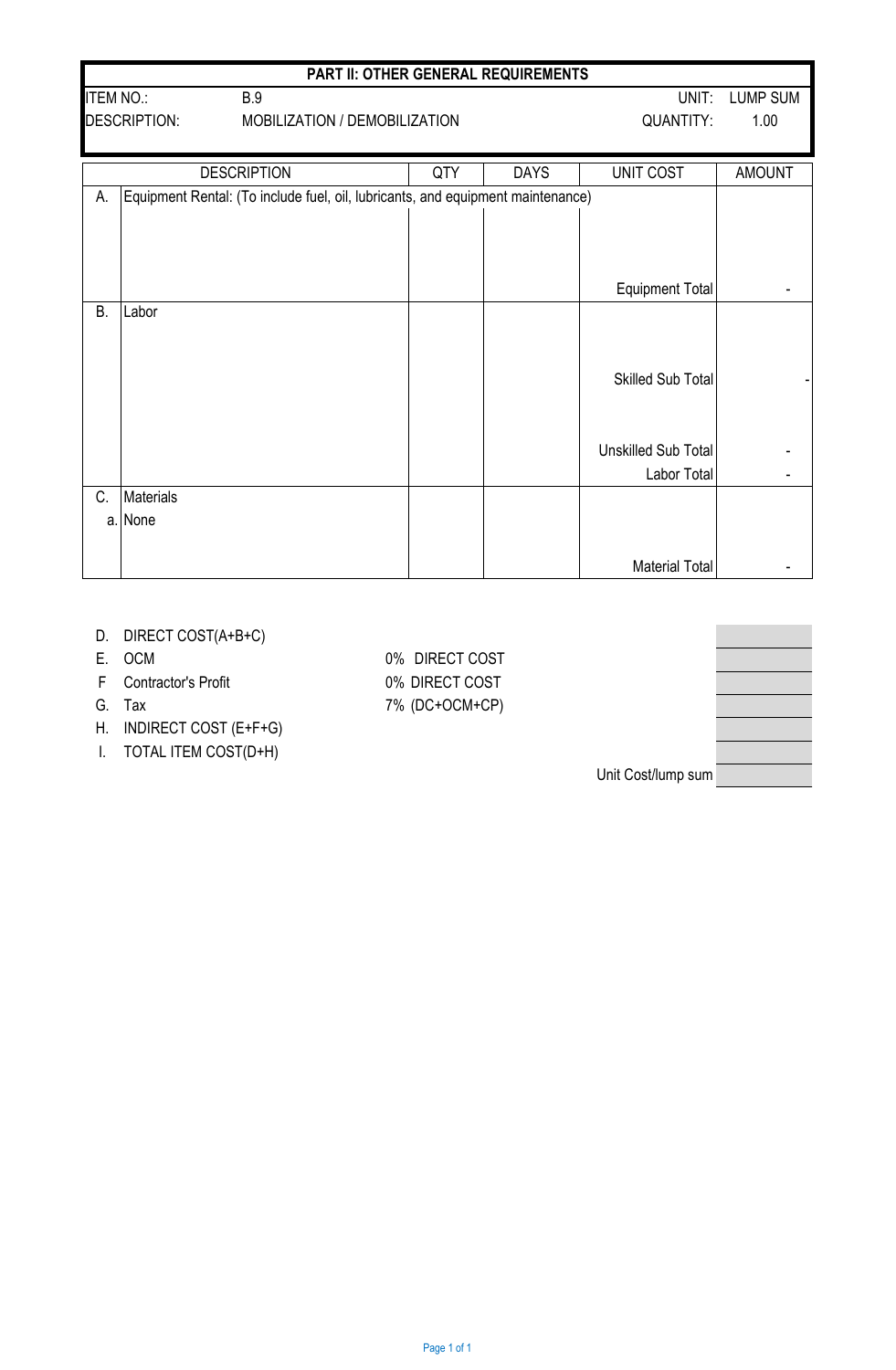| <b>ITEM NO.:</b>    | 800(1)                       | UNIT.    | SQ.M.  |
|---------------------|------------------------------|----------|--------|
| <b>DESCRIPTION:</b> | <b>CLEARING AND GRUBBING</b> | QUANITY: | 625.00 |

#### **PART A: EARTHWORK**

|           | <b>DESCRIPTION</b>                                                            | QTY | <b>DAYS</b> | UNIT COST              | <b>AMOUNT</b> |  |
|-----------|-------------------------------------------------------------------------------|-----|-------------|------------------------|---------------|--|
| А.        | Equipment Rental(To include fuel, oil, lubricants, and equipment maintenance) |     |             |                        |               |  |
|           | a. Minor Tools                                                                |     |             |                        |               |  |
|           |                                                                               |     |             |                        |               |  |
|           |                                                                               |     |             |                        |               |  |
|           |                                                                               |     |             |                        |               |  |
|           |                                                                               |     |             |                        |               |  |
|           |                                                                               |     |             | <b>Equipment Total</b> |               |  |
| <b>B.</b> | Labor                                                                         |     |             |                        |               |  |
|           | a. Construction Foreman                                                       |     |             |                        |               |  |
|           |                                                                               |     |             | Skilled Sub-Total      |               |  |
|           | b. Laborers                                                                   |     |             |                        |               |  |
|           |                                                                               |     |             | Unskilled Sub-Total    |               |  |
|           |                                                                               |     |             | Labor Total            |               |  |
| C.        | Materials                                                                     |     |             |                        |               |  |
|           | a. None                                                                       |     |             |                        |               |  |
|           |                                                                               |     |             |                        |               |  |
|           |                                                                               |     |             |                        |               |  |
|           |                                                                               |     |             |                        |               |  |
|           |                                                                               |     |             |                        |               |  |
|           |                                                                               |     |             | <b>Material Total</b>  |               |  |

## D. DIRECT COST(A+B+C)

| Е. | <b>OCM</b> | <b>DIRECT COST</b> |
|----|------------|--------------------|
|    |            |                    |

F. Contractor's Profit G. Tax  $\overline{7\%}$  (DC+OCM+CP)

H. INDIRECT COST(E+F+G)

I. TOTAL ITEM COST(D+H)

Unit Cost/sq.m.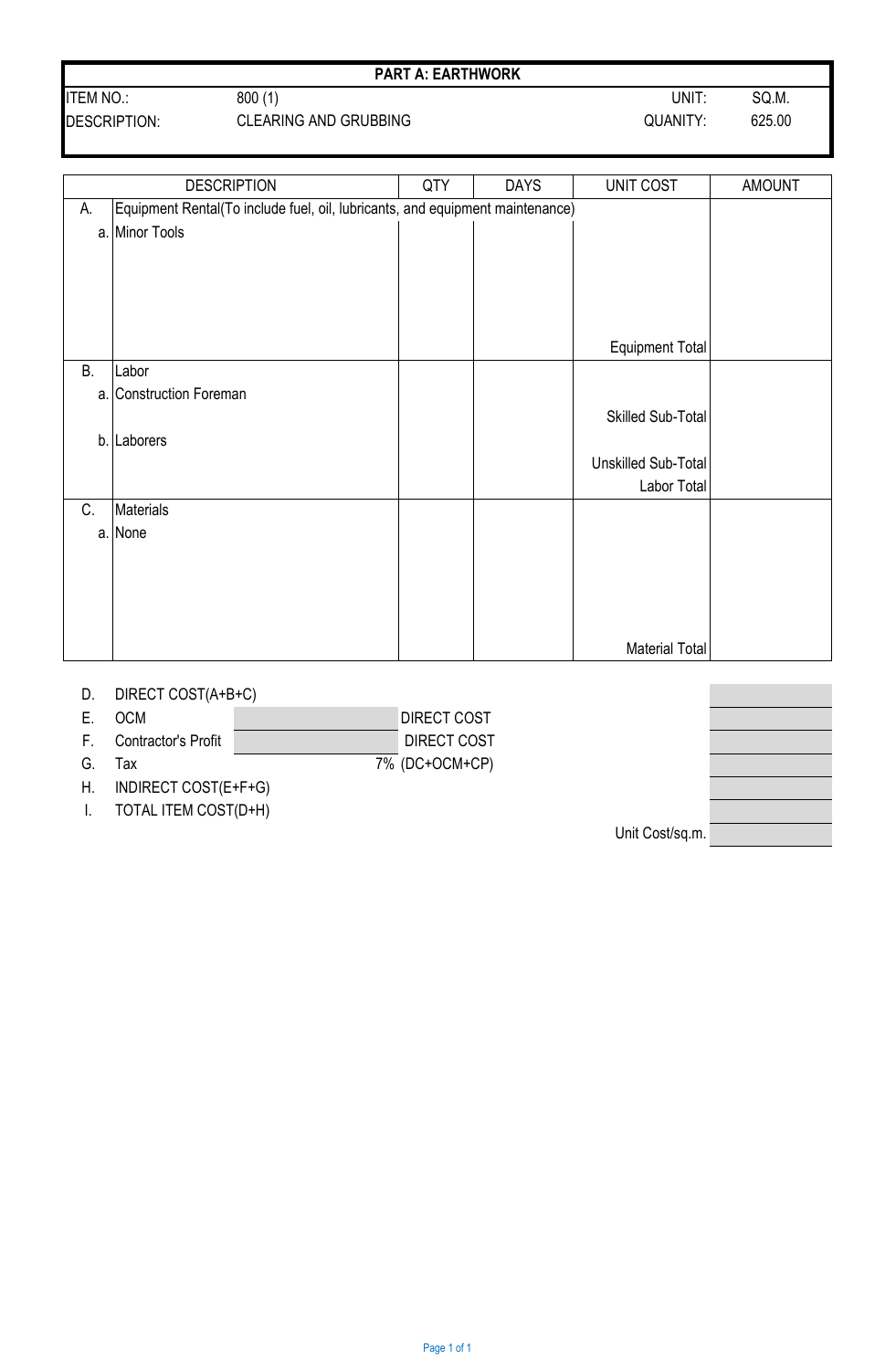| <b>ITEM NO</b> | 803(1) a                    | UNIT:              | CU.M. |
|----------------|-----------------------------|--------------------|-------|
| P              | <b>CTDUCTUDE EVO MUTION</b> | $\bigcap$ IANIITV. | 10.00 |

### **PART C: EARTHWORKS**

DESCRIPTION: STRUCTURE EXCAVATION CONSIDERATION COUANITY: 42.60

|    | <b>DESCRIPTION</b>                                                            | QTY | <b>DAYS</b> | UNIT COST           | <b>AMOUNT</b> |
|----|-------------------------------------------------------------------------------|-----|-------------|---------------------|---------------|
| А. | Equipment Rental(To include fuel, oil, lubricants, and equipment maintenance) |     |             |                     |               |
|    | a. Minor Tools                                                                |     |             |                     |               |
|    |                                                                               |     |             |                     |               |
|    |                                                                               |     |             |                     |               |
|    |                                                                               |     |             |                     |               |
|    |                                                                               |     |             |                     |               |
|    |                                                                               |     |             | Equipment Total     |               |
| В. | Labor                                                                         |     |             |                     |               |
|    | a. Construction Foreman                                                       |     |             |                     |               |
|    |                                                                               |     |             | Skilled Sub-Total   |               |
| b. | Laborers                                                                      |     |             |                     |               |
|    |                                                                               |     |             | Unskilled Sub-Total |               |
|    |                                                                               |     |             | Labor Total         |               |
| C. | Materials                                                                     |     |             |                     |               |
|    | a. None                                                                       |     |             |                     |               |
|    |                                                                               |     |             |                     |               |
|    |                                                                               |     |             |                     |               |
|    |                                                                               |     |             |                     |               |
|    |                                                                               |     |             |                     |               |
|    |                                                                               |     |             | Material Total      |               |

### D. DIRECT COST(A+B+C)

| ЭCМ | <b>DIRECT COST</b> |
|-----|--------------------|
|     |                    |
|     |                    |

F. Contractor's Profit

G. Tax  $\overline{7\%}$  (DC+OCM+CP)

H. INDIRECT COST(E+F+G)

I. TOTAL ITEM COST(D+H)

Unit Cost/cu.m.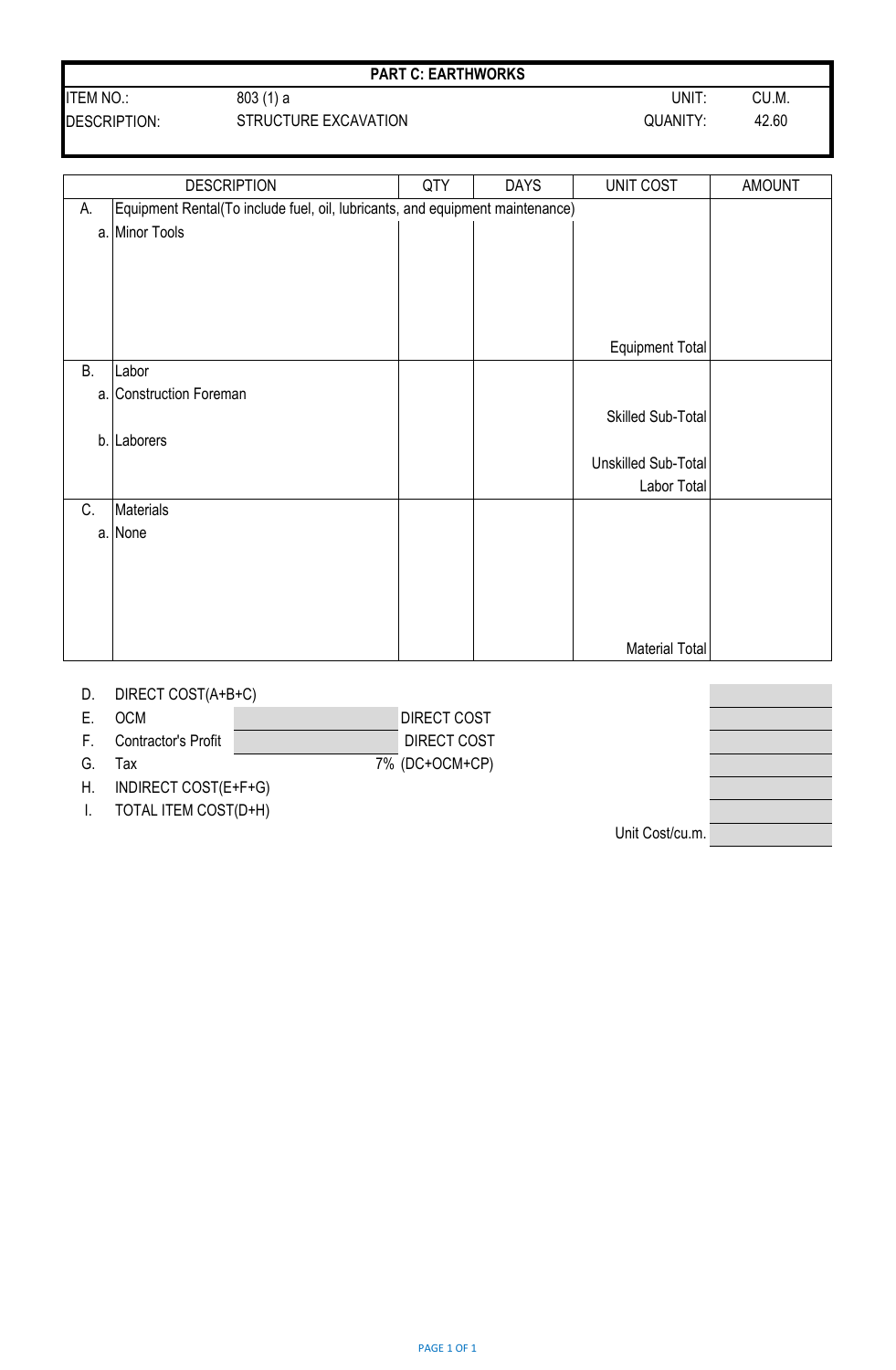## **PART C: EARTHWORKS**

DESCRIPTION: SITE DEVELOPMENT CONTROL CONTROL 28.8

|           | <b>DESCRIPTION</b>                                                            | QTY        | <b>DAYS</b> | UNIT COST              | <b>AMOUNT</b> |
|-----------|-------------------------------------------------------------------------------|------------|-------------|------------------------|---------------|
| А.        | Equipment Rental(To include fuel, oil, lubricants, and equipment maintenance) |            |             |                        |               |
|           | a. Plate Compactor (5HP)                                                      | 1          |             |                        |               |
|           | b. Minor Tools                                                                |            |             |                        |               |
|           |                                                                               |            |             |                        |               |
|           |                                                                               |            |             | <b>Equipment Total</b> |               |
| <b>B.</b> | Labor:                                                                        |            |             |                        |               |
|           | a. Construction Foreman                                                       |            |             |                        |               |
|           |                                                                               |            |             | Skilled Sub-Total      |               |
| b.        | Laborers                                                                      |            |             |                        |               |
|           |                                                                               |            |             | Unskilled Sub-Total    |               |
|           |                                                                               |            |             | Labor Total            |               |
| C.        | <b>Materials</b>                                                              |            |             |                        |               |
|           | a. Gravel, $G1/2$                                                             | $\sqrt{5}$ | cu.m.       |                        |               |
|           |                                                                               |            |             |                        |               |
|           |                                                                               |            |             |                        |               |
|           |                                                                               |            |             |                        |               |
|           |                                                                               |            |             |                        |               |
|           |                                                                               |            |             | <b>Material Total</b>  |               |

## D. DIRECT COST(A+B+C)

E. OCM DIRECT COST

F. Contractor's Profit DIRECT COST

G. Tax 7% (DC+OCM+CP)

H. INDIRECT COST(E+F+G)

I. TOTAL ITEM COST(D+H)

Unit Cost/cu.m.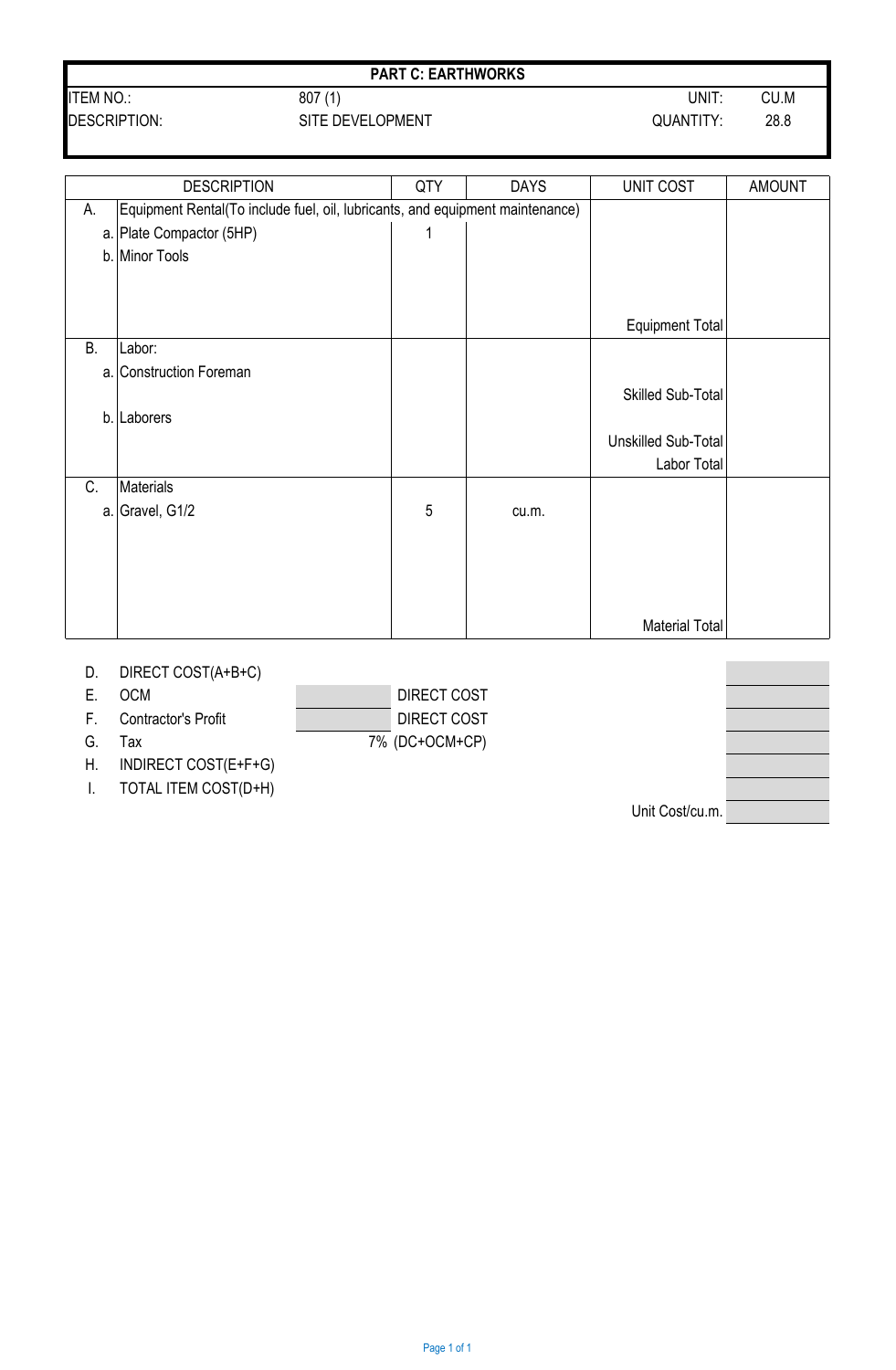|                | <b>PART B: PLAIN AND REINFORCED CONCRETE</b> |           |       |
|----------------|----------------------------------------------|-----------|-------|
| <b>ITEM NO</b> | 900(7)                                       | UNIT      | CU.M. |
| DESCRIPTION:   | REINFORCED CONCRETE (3000PSI @14DAYS)        | QUANTITY: | 53.59 |

|    | <b>DESCRIPTION</b>                                                            | QTY  | <b>DAYS</b> | <b>UNIT COST</b>           | <b>AMOUNT</b> |
|----|-------------------------------------------------------------------------------|------|-------------|----------------------------|---------------|
| А. | Equipment Rental(To include fuel, oil, lubricants, and equipment maintenance) |      |             |                            |               |
|    | a. Bar Cutter, Single Phase                                                   |      |             |                            |               |
|    | b. Bar Bender                                                                 |      |             |                            |               |
|    | c. Concrete Pump, 40cu.m./hr                                                  |      |             |                            |               |
|    | d. Transit Mixer (5-6 yd3)                                                    |      |             |                            |               |
|    | e. Backhoe (0.80 m3/1.04 yd3)                                                 |      |             |                            |               |
|    | f. 1.5" Dia. G.I. Pipe Scaffoldings (Assorted)                                |      | lump sum    |                            |               |
|    | g. Concrete Vibrator                                                          |      |             |                            |               |
|    |                                                                               |      |             |                            |               |
|    | h. Minor Tools (5% of Labor Cost)                                             |      |             |                            |               |
| В. | Labor:                                                                        |      |             | <b>Equipment Total</b>     |               |
|    | A. Reinforcing Steel Bar Works:                                               |      |             |                            |               |
|    | a. Construction Foreman                                                       |      |             |                            |               |
|    | b. Skilled Laborers                                                           |      |             |                            |               |
|    |                                                                               |      |             |                            |               |
|    |                                                                               |      |             | <b>Skilled Sub-Total</b>   |               |
|    | c. Laborers                                                                   |      |             |                            |               |
|    |                                                                               |      |             | <b>Unskilled Sub-Total</b> |               |
|    | <b>B.</b> Formworks:                                                          |      |             |                            |               |
|    | d. Construction Foreman                                                       |      |             |                            |               |
|    | e. Skilled Laborers                                                           |      |             |                            |               |
|    |                                                                               |      |             | Skilled Sub-Total          |               |
|    | f. Laborers                                                                   |      |             |                            |               |
|    |                                                                               |      |             | <b>Unskilled Sub-Total</b> |               |
|    | C. Concrete Works:                                                            |      |             |                            |               |
|    | g. Construction Foreman                                                       |      |             |                            |               |
|    | h. Concrete Pump, 40cu.m./hr Operator                                         |      |             |                            |               |
|    | Transit Mixer (5-6 yd3) Driver                                                |      |             |                            |               |
|    | Backhoe (0.80 m3/1.04 yd3) Operator                                           |      |             |                            |               |
|    | k. Skilled Laborers                                                           |      |             |                            |               |
|    |                                                                               |      |             | Skilled Sub-Total          |               |
|    | I. Transit Mixer (5-6 yd3) Helper                                             |      |             |                            |               |
|    | m. Backhoe (0.80 m3/1.04 yd3) Helper                                          |      |             |                            |               |
|    | n. Laborers                                                                   |      |             |                            |               |
|    |                                                                               |      |             | <b>Unskilled Sub-Total</b> |               |
|    |                                                                               |      |             | Labor Total                |               |
| C. | Materials                                                                     |      |             |                            |               |
|    | a. #16 G.I. Tie Wire (2% of RSB)                                              | 91   | kgs.        |                            |               |
|    | b. 12mm Dia. RSB, GRADE 33                                                    | 3944 | kgs.        |                            |               |
|    | c. 10mm Dia. RSB, GRADE 33                                                    | 562  | kgs.        |                            |               |
|    | d. Lumber, Good - 4 uses                                                      | 350  | bd.ft.      |                            |               |
|    | e. Phenolic Board (1/2"x4'x8') - 4 uses                                       | 44   | pcs.        |                            |               |
|    | f. Assorted CWN (1kg./100 bd.ft. of Lumber)                                   | 40   | kgs.        |                            |               |
|    | g. Cement                                                                     | 509  | bags        |                            |               |
|    | $h.$ Sand                                                                     | 26.8 | cu.m.       |                            |               |
| i. | Gravel                                                                        | 54.0 | cu.m.       |                            |               |
|    | Water                                                                         | 2124 | gals.       |                            |               |
|    | k. Waterproofing material                                                     | 20   |             |                            |               |
|    |                                                                               |      | bags        |                            |               |
|    |                                                                               |      |             | <b>Material Total</b>      |               |

| E. | - OCM                  | DIRECT COST    |
|----|------------------------|----------------|
|    | F. Contractor's Profit | DIRECT COST    |
| G. | Тах                    | 7% (DC+OCM+CP) |
|    |                        |                |

H. INDIRECT COST(E+F+G)

I. TOTAL ITEM COST(D+H)